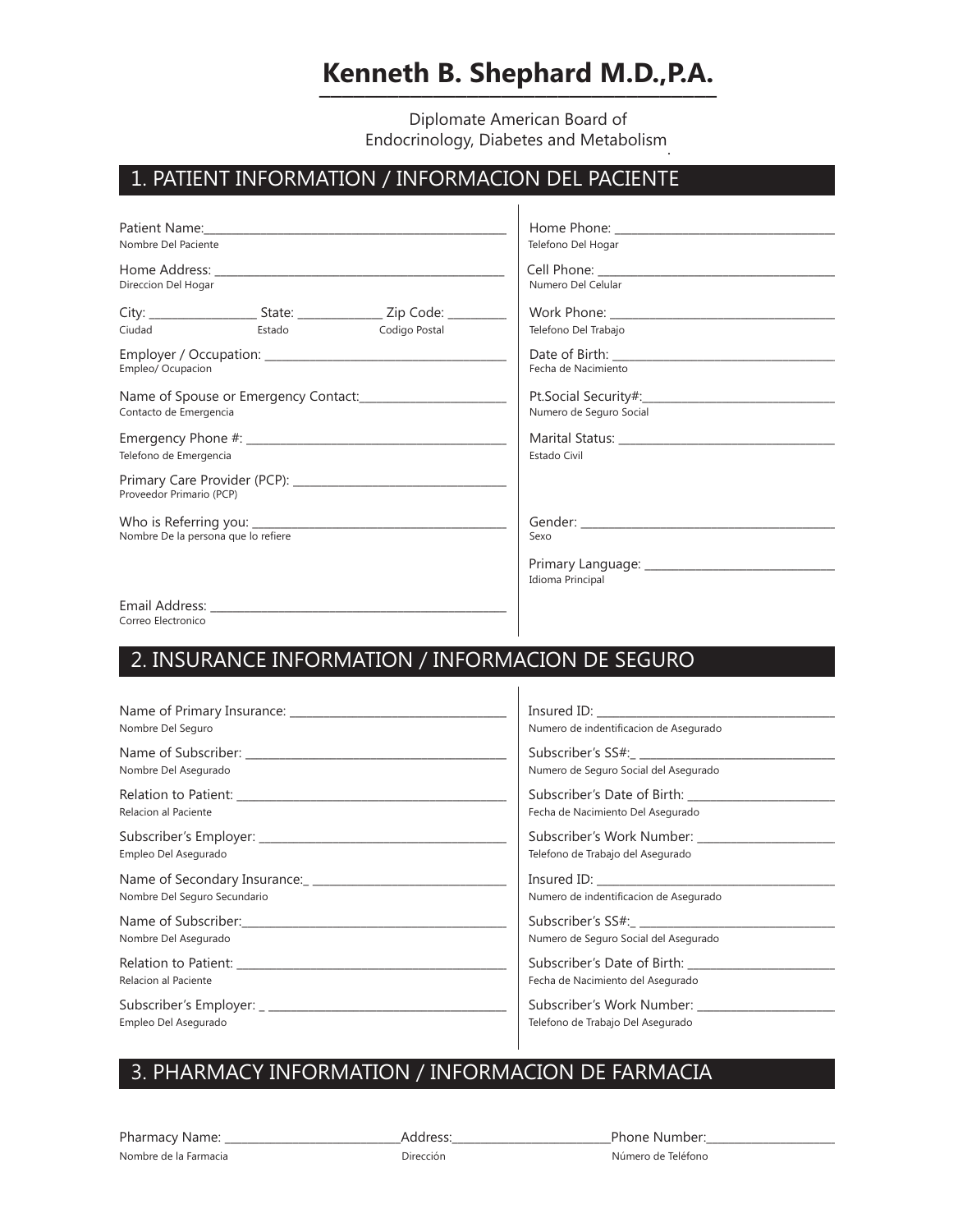# 4. PAST MEDICAL HISTORY / HISTORIA MÉDICA PREVIA (CIRCLE / CIRCULE)

Hypertension Diabetes Cancer HIV Hepatitis Osteoporosis Other/Otra:

Have you had any surgeries? / ¿Ha tenido cirugias? \_\_\_

List Type of Surgeries / Describa el tipo de cirugias: \_\_\_\_\_\_\_\_\_\_\_\_

#### 5. FAMILY HISTORY / HISTORIA MÉDICA DE FAMILIA (CIRCLE / CIRCULE)

Hypertension Diabetes Cancer HIV Hepatitis Osteoporosis Other/Otra:

#### 6. SOCIAL HISTORY / HISTORIA MÉDICA SOCIAL (CIRCLE / CIRCULE)

Do you consume Alcohol? / ¿Consume Alcohol? \_\_\_\_\_\_\_\_\_\_\_\_\_

Do you Have Children? / ¿Tiene hijos? \_\_\_\_\_\_\_\_\_\_\_\_\_\_\_ How Many? / ¿Cuántos? \_\_\_\_\_\_\_\_\_\_

### 7. ALLERGIES / ALERGIAS

No Known Allergys / No hay alergias conocidas \_\_\_\_\_\_

# 8. MEDICATIONS (CURRENT) / MEDICAMENTOS (ACTUALES)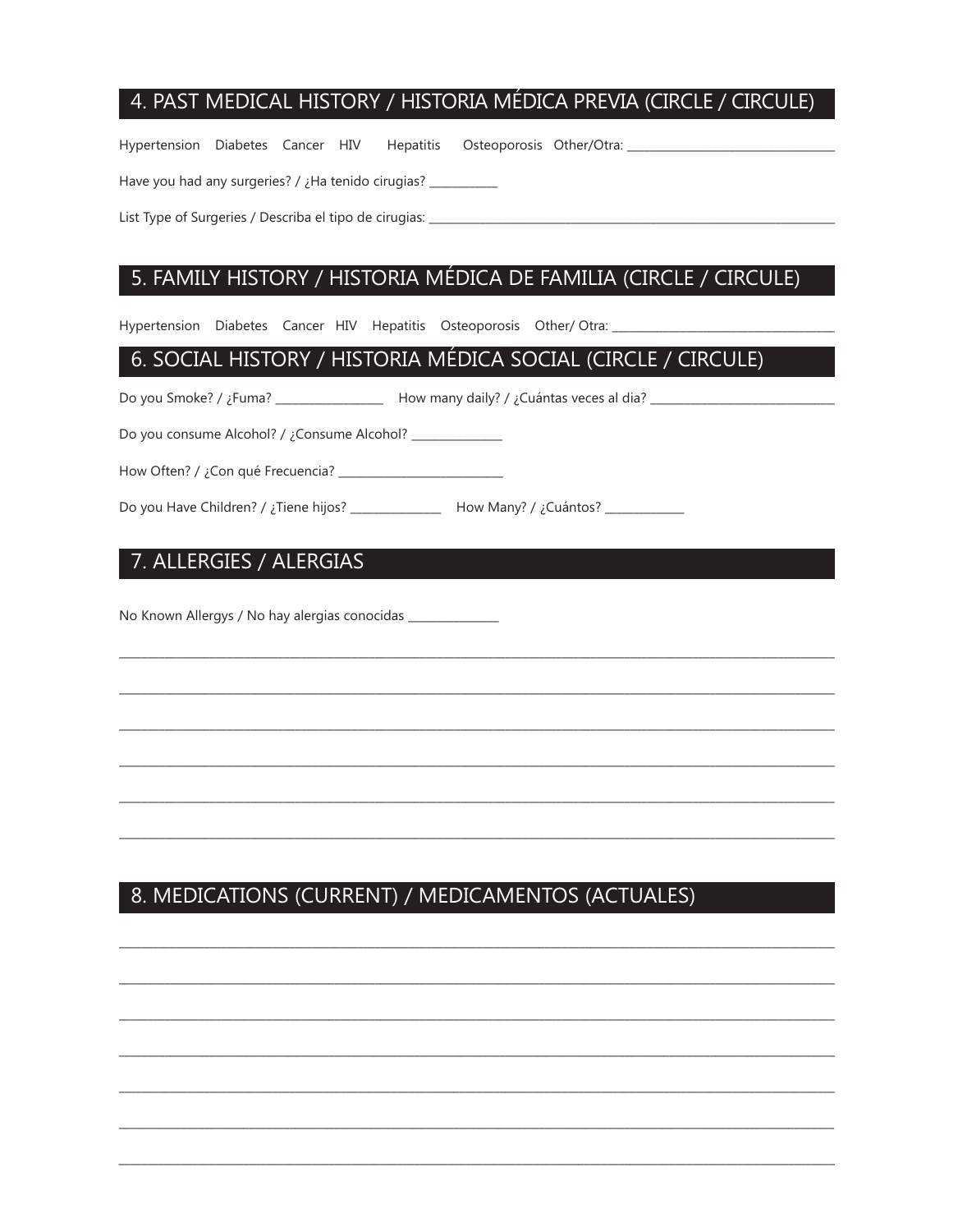# **Kenneth B. Shephard M.D.,P.A. \_\_\_\_\_\_\_\_\_\_\_\_\_\_\_\_\_\_\_\_\_\_\_\_\_\_\_\_\_\_\_\_\_\_\_**

Diplomate American Board of Endocrinology, Diabetes and Metabolism. Office: (305) 273-1919 Fax: (305) 273-1929

# AUTHORIZATION AND REQUEST FOR RELEASE OF MEDICAL RECORDS

Date: \_\_\_\_\_\_\_\_\_\_\_\_\_\_\_\_\_\_\_\_\_\_\_\_\_\_\_\_\_\_\_\_\_\_

Patient's Name: \_\_\_\_\_\_\_\_\_\_\_\_\_\_\_\_\_\_\_\_\_\_\_

Date of Birth: \_\_\_\_\_\_\_\_\_\_\_\_\_\_\_\_\_\_\_\_\_\_\_\_\_

Holder of Medical Record ( Primary Care Physician, Specialist, Hospital, Outpatient Facility):

I hereby request and authorize the above mentioned holder to release to Dr. Kenneth B. Shephard the Following Information:

\_\_\_\_\_\_\_\_\_\_\_\_\_\_\_\_\_\_\_\_\_\_\_\_\_\_\_\_\_\_\_\_\_\_\_\_\_\_\_\_\_\_\_\_\_\_\_\_\_\_\_\_\_\_\_\_\_\_\_\_\_\_\_\_\_\_\_\_\_\_\_\_\_\_\_\_\_\_\_\_\_\_\_\_\_\_\_\_\_\_\_\_\_\_\_\_\_\_\_\_\_\_\_\_\_\_\_\_\_\_\_\_\_\_\_\_\_\_\_\_\_\_\_\_\_\_\_

\_\_\_\_\_\_\_\_\_\_\_\_\_\_\_\_\_\_\_\_\_\_\_\_\_\_\_\_\_\_\_\_\_\_\_\_\_\_\_\_\_\_\_\_\_\_\_\_\_\_\_\_\_\_\_\_\_\_\_\_\_\_\_\_\_\_\_\_\_\_\_\_\_\_\_\_\_\_\_\_\_\_\_\_\_\_\_\_\_\_\_\_\_\_\_\_\_\_\_\_\_\_\_\_\_\_\_\_\_\_\_\_\_\_\_\_\_\_\_\_\_\_\_\_\_\_\_

\_\_\_\_\_\_\_\_\_\_\_\_\_\_\_\_\_\_\_\_\_\_\_\_\_\_\_\_\_\_\_\_\_\_\_\_\_\_\_\_\_\_\_\_\_\_\_\_\_\_\_\_\_\_\_\_\_\_\_\_\_\_\_\_\_\_\_\_\_\_\_\_\_\_\_\_\_\_\_\_\_\_\_\_\_\_\_\_\_\_\_\_\_\_\_\_\_\_\_\_\_\_\_\_\_\_\_\_\_\_\_\_\_\_\_\_\_\_\_\_\_\_\_\_\_\_\_

\_\_\_\_\_\_\_\_\_\_\_\_\_\_\_\_\_\_\_\_\_\_\_\_\_\_\_\_\_\_\_\_\_\_\_\_\_\_\_\_\_\_\_\_\_\_\_\_\_\_\_\_\_\_\_\_\_\_\_\_\_\_\_\_\_\_\_\_\_\_\_\_\_\_\_\_\_\_\_\_\_\_\_\_\_\_\_\_\_\_\_\_\_\_\_\_\_\_\_\_\_\_\_\_\_\_\_\_\_\_\_\_\_\_\_\_\_\_\_\_\_\_\_\_\_\_\_

\_\_\_\_\_\_\_\_\_\_\_\_\_\_\_\_\_\_\_\_\_\_\_\_\_\_\_\_\_\_\_\_\_\_\_\_\_\_\_\_\_\_\_\_\_\_\_\_\_\_\_\_\_\_\_\_\_\_\_\_\_\_\_\_\_\_\_\_\_\_\_\_\_\_\_\_\_\_\_\_\_\_\_\_\_\_\_\_\_\_\_\_\_\_\_\_\_\_\_\_\_\_\_\_\_\_\_\_\_\_\_\_\_\_\_\_\_\_\_\_\_\_\_\_\_\_\_

- O Bloodwork
- O Radiology Reports
- O Pathology Reports
- O Consultation
- O Hospital Records

Patient/ Guardian signature: \_\_\_\_\_\_\_\_\_\_\_\_\_\_\_\_\_\_\_\_\_\_\_\_\_\_\_\_\_\_\_\_\_\_\_\_\_\_\_\_\_\_\_\_ Date: \_\_\_\_\_\_\_\_\_\_\_\_\_\_\_\_\_\_\_\_\_\_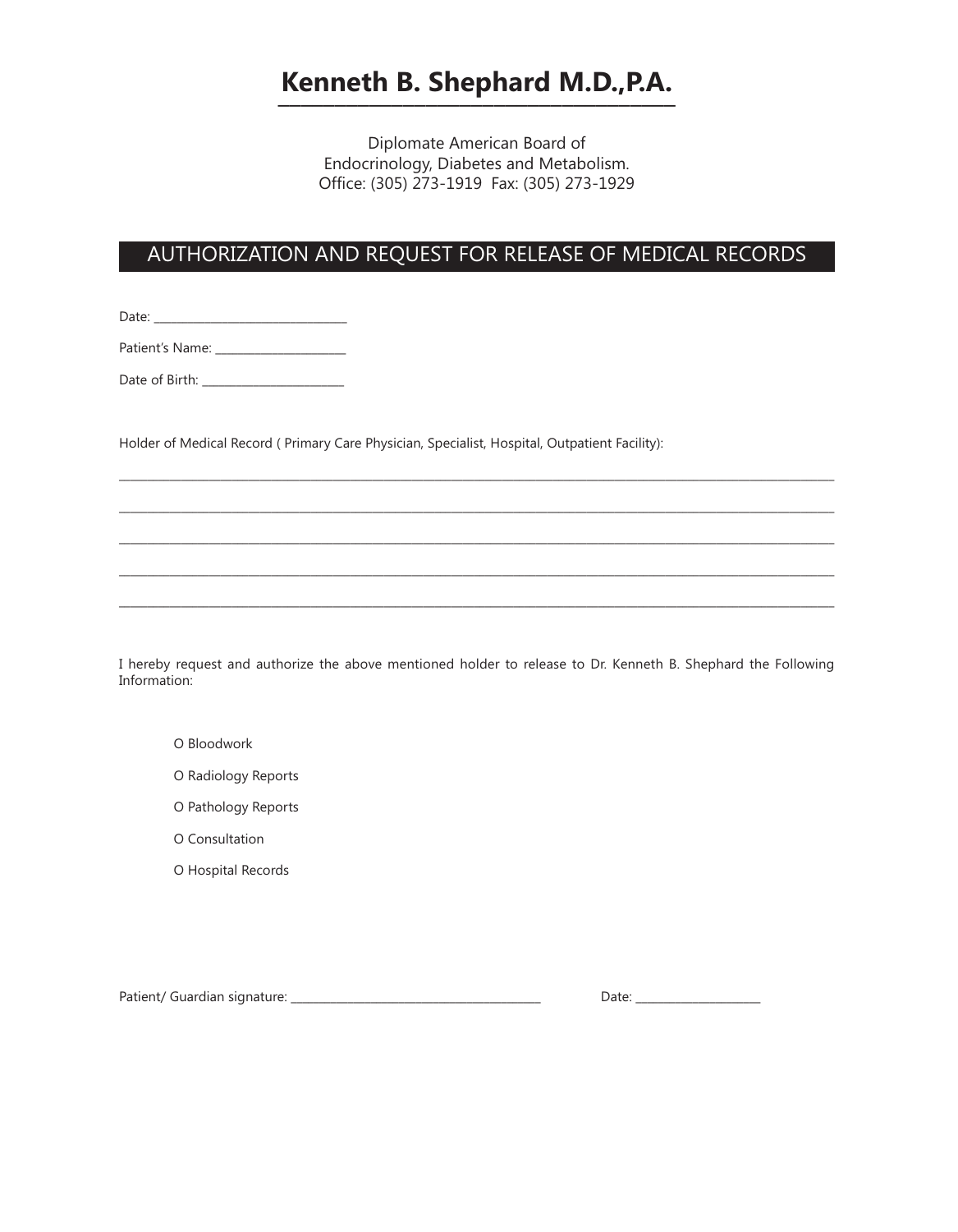#### Office Policies

Office Hours: Monday – Friday 07:00 AM to 03:00 PM

 $\checkmark$  I acknowledge that I have been candid in revealing any condition which may have an effect on my treatment, such as: medications, surgery, allergies, hormones, pregnancy or breastfeeding.

 $\checkmark$  I acknowledge that I will notify the office immediately with any changes in my medical condition such as pregnancy. Medication, recent surgeries, or hospitalizations.

 $\checkmark$  I understand that any test results will be discussed with me at the time of my next visit, and not over the phone.

 $\checkmark$  I understand that is my responsibility to schedule a follow up appointment 1 week after any procedure, test or surgery.

 $\checkmark$  I understand that payments for services are due when the treatment is rendered. The office visit and any outstanding balance on the account are due and payable in full at the time of the visit.

I understand that is my responsibility to bring the referral (if applicable) with me at the time of the visit. If we do not have a referral you may be asked to reschedule your appointment, or you may be ask to sign a waiver accepting full financial responsibility for the services you receive.

 $\checkmark$  I understand that I am responsible for all charges regardless of what the insurance company pays or designates as "usual and customary".

 $\checkmark$  I understand that any balance that is older than 60 (sixty) days is subject to a 1.5 % 18%/year) finance charge; regardless if the insurance company has paid. If for any reason you are unable to make payments, please contact our office manager to discuss your account. If it becomes necessary to seek legal means to collect on an overdue account, you will be billed for any legal services at the standard fee plus any court cost, plus any additional collection agency costs.

 $\checkmark$  I understand that returned checks are subject to a fee. Checks returned by the bank for any reason will be assessed a \$30.00 processing fee per check. Payments for continued care will only be accepted in cash, money order or a valid credit card.

 $\checkmark$  I understand that broken appointments are subject to a fee of \$30.00. If you are unable to keep an appointment, we ask you to kindly provide us with at least a 24hrs notice. This courtesy, on your part will make it possible to give your appointment to another patient.

 $\checkmark$  As a courtesy to others we reserve the right to reschedule your appointment if you are more than 15 minutes late, unless the physician schedule can still accommodate you.

 $\checkmark$  I understand that after 3 "no show" or 3 "rescheduled" appointment we will no longer be able to provide you with and appointment and you would need to seek care from another physician.

\_\_\_\_\_\_\_\_\_\_\_\_\_\_\_\_\_\_\_\_\_\_\_\_\_\_\_\_\_\_\_\_\_\_\_\_\_\_ \_\_\_\_\_\_\_\_\_\_\_\_\_\_\_\_\_\_\_\_\_\_\_\_\_\_\_\_\_\_\_\_\_\_\_\_\_ \_\_\_\_\_\_\_\_\_\_\_\_\_\_\_\_\_\_\_\_\_\_\_\_

 $\checkmark$  I acknowledge that I have read, and that I fully understand the office policies.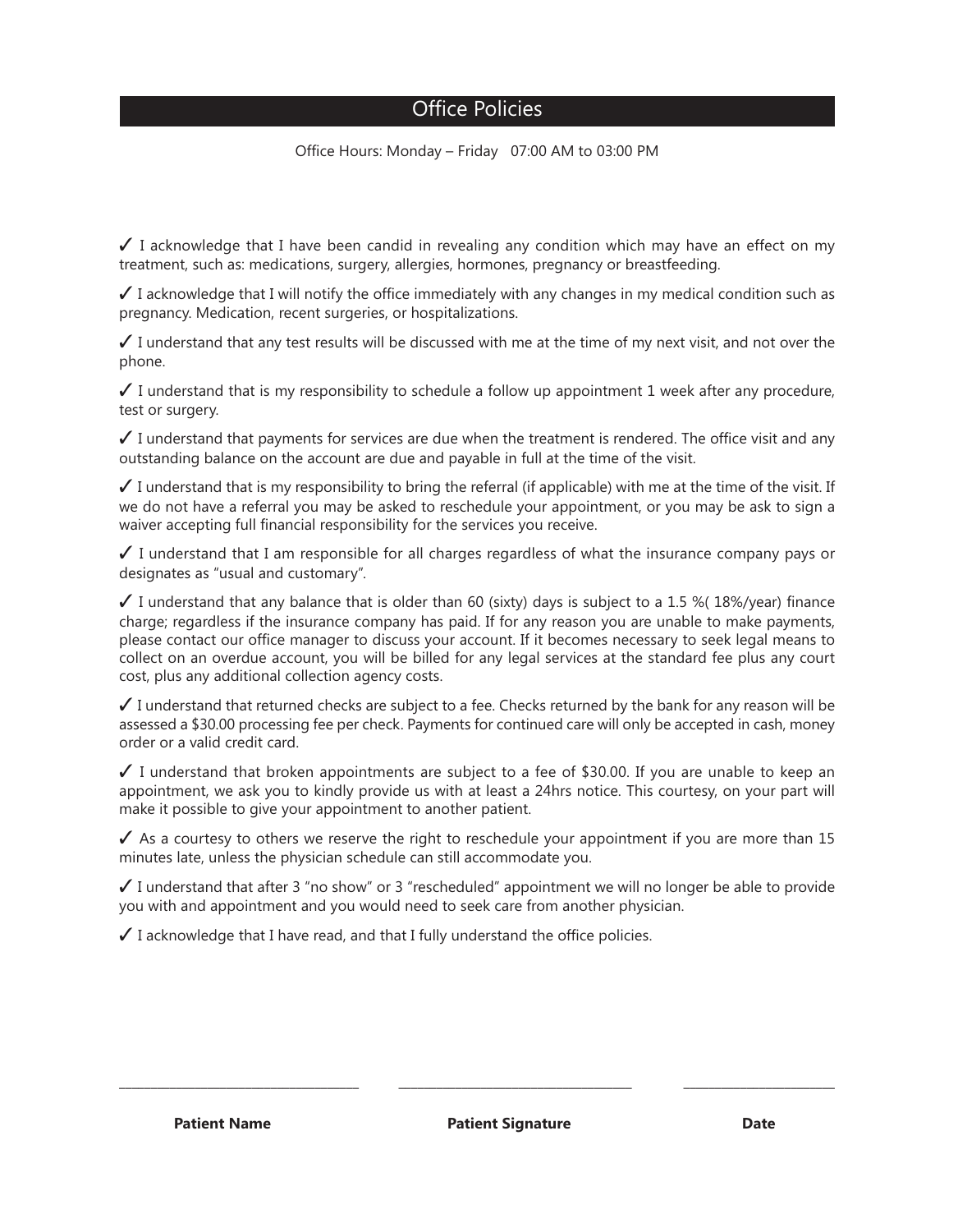### Notice of Office Policy Change

• Due to the large number of same day appointment cancellations, and patients not showing on appointment date; we are forced to make the following change in our office Policy. Effective immediately, a \$35.00 fee will be charged to you, if you miss or cancel with less than 24 hours notice your appointment more than once. Other appointments will not be issue unless this fee is paid.

• After 3 Consecutive No shows or cancelations you will automatically dismiss from the practice for non compliance with appointments.

In signing this form, I understand that I am responsible for the above mentioned charge for any missed or cancel within 24 hours more than once.

#### \_\_\_\_\_\_\_\_\_\_\_\_\_\_\_\_\_\_\_\_\_\_\_\_\_\_\_\_\_\_\_\_\_\_\_\_\_\_\_\_\_\_\_\_\_\_\_\_\_\_\_\_\_\_ **Patient Signature**

• Debido a la gran cantidad de cancelaciones de citas el mismo dia,y de pacientes que no atienden a sus citas; nos vemos obligados a hacer el siguiente cambio en nuestras regulaciones. Efectivo inmediatamente, un costo de \$35.00 se le cobrara a Ud si omite o cancela con menos de 24 horas de antelacion su cita , más de una vez. Otra cita no se ofrecera a menos que este cargo sea pagado.

• Después de 3 erdidas consecutivas o cancelaciones de citas Ud será automáticamente expulsado de la practica debido al incumplimieto de sus citas medicas.

 Al firmar este formulario, entiendo que soy responsable de los cargos ocasionados por citas canceladas o perdidas sin previo aviso y con menos de 24 Hrs. de notification a nuestra oficina.

\_\_\_\_\_\_\_\_\_\_\_\_\_\_\_\_\_\_\_\_\_\_\_\_\_\_\_\_\_\_\_\_\_\_\_\_\_\_\_\_\_\_\_\_\_\_\_\_\_\_\_\_\_\_ **Firma del Paciente**

*I certify that the information provided above is complete and accurate to the best of my knowledge.*

\_\_\_\_\_\_\_\_\_\_\_\_\_\_\_\_\_\_\_\_\_\_\_\_\_\_\_\_\_\_\_\_\_\_\_\_\_\_\_\_\_\_\_\_\_\_\_\_\_\_\_\_\_\_\_\_\_\_\_\_ \_\_\_\_\_\_\_\_\_\_\_\_\_\_\_\_\_\_\_\_\_\_

**Signature of Patient or Patient Representative Date**

**HIPPA NOTICE OF PRIVACY PRACTICE**

|             | have read and received a copy of the notices of privacy |  |  |  |  |
|-------------|---------------------------------------------------------|--|--|--|--|
| practice's. |                                                         |  |  |  |  |

**Signature of Patient**: \_\_\_\_\_\_\_\_\_\_\_\_\_\_\_\_\_\_\_\_\_\_\_\_\_\_\_\_\_\_\_\_\_\_\_\_\_\_\_\_ Date\_\_\_\_\_\_\_\_\_\_\_\_\_\_\_\_\_\_\_